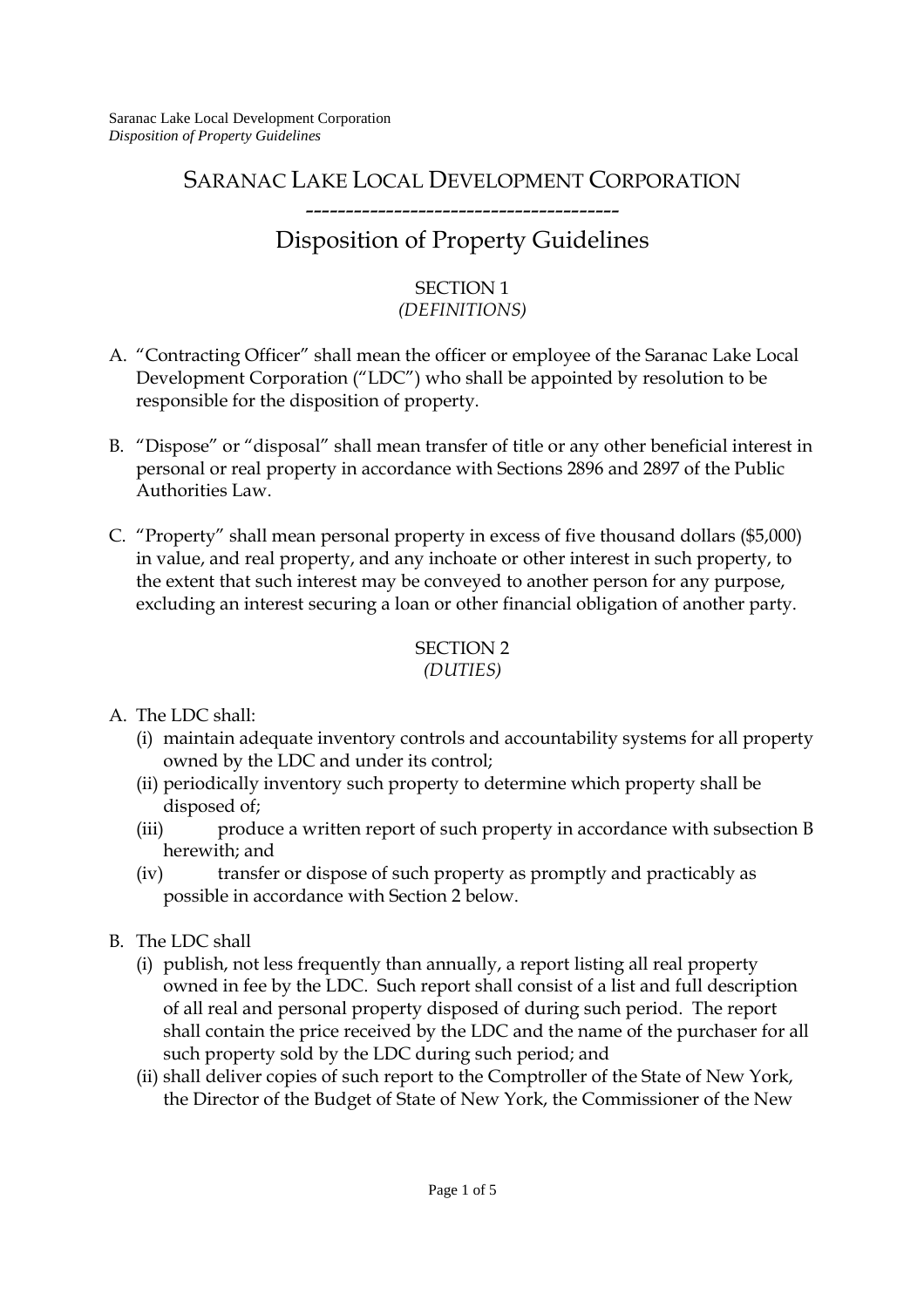York State Office of General Services, and the New York State Legislature (via distribution to the majority leader of the senate and the speaker of the assembly).

### SECTION 3 *(TRANSFER OR DISPOSITION OF PROPERTY)*

- A. Supervision and Direction. Except as otherwise provided herein, the duly appointed contracting officer (the "Contracting Officer") shall have supervision and direction over the disposition and sale of property of the LDC. The LDC shall have the right to dispose of its property for any valid corporate purpose.
- B. Custody and Control. The custody and control of LDC property, pending its disposition, and the disposal of such property, shall be performed by the LDC or by the Commissioner of General Services when so authorized under this section.
- C. Method of Disposition. Unless otherwise permitted, the LDC shall dispose of property for not less than its fair market value by sale, exchange, or transfer, for cash, credit, or other property, with or without warranty, and upon such other terms and conditions as the LDC and/or contracting officer deems proper. The LDC may execute such documents for the transfer of title or other interest in property and take such other action as it deems necessary or proper to dispose of such property under the provisions of this section. Provided, however, except in compliance with all applicable law, no disposition of real property, any interest in real property, or any other property which because of its unique nature is not subject to fair market pricing shall be made unless an appraisal of the value of such property has been made by an independent appraiser and included in the record of the transaction.
- D. Sales by the Commissioner of General Services (the "Commissioner"). When the LDC shall have deemed that transfer of property by the Commissioner will be advantageous to the State of New York, the LDC may enter into an agreement with the Commissioner of pursuant to which Commissioner may dispose of property of the LDC under terms and conditions agreed to by the LDC and the Commissioner. In disposing of any such property, the Commissioner shall be bound by the terms hereof and references to the contracting officer shall be deemed to refer to such Commissioner.
- E. Validity of Deed, Bill of Sale, Lease, or Other Instrument. A deed, bill of sale, lease, or other instrument executed by or on behalf of the LDC, purporting to transfer title or any other interest in property of the LDC in accordance herewith shall be conclusive evidence of compliance with the provisions of these guidelines and all applicable law insofar as concerns title or other interest of any bona fide grantee or transferee who has given valuable consideration for such title or other interest and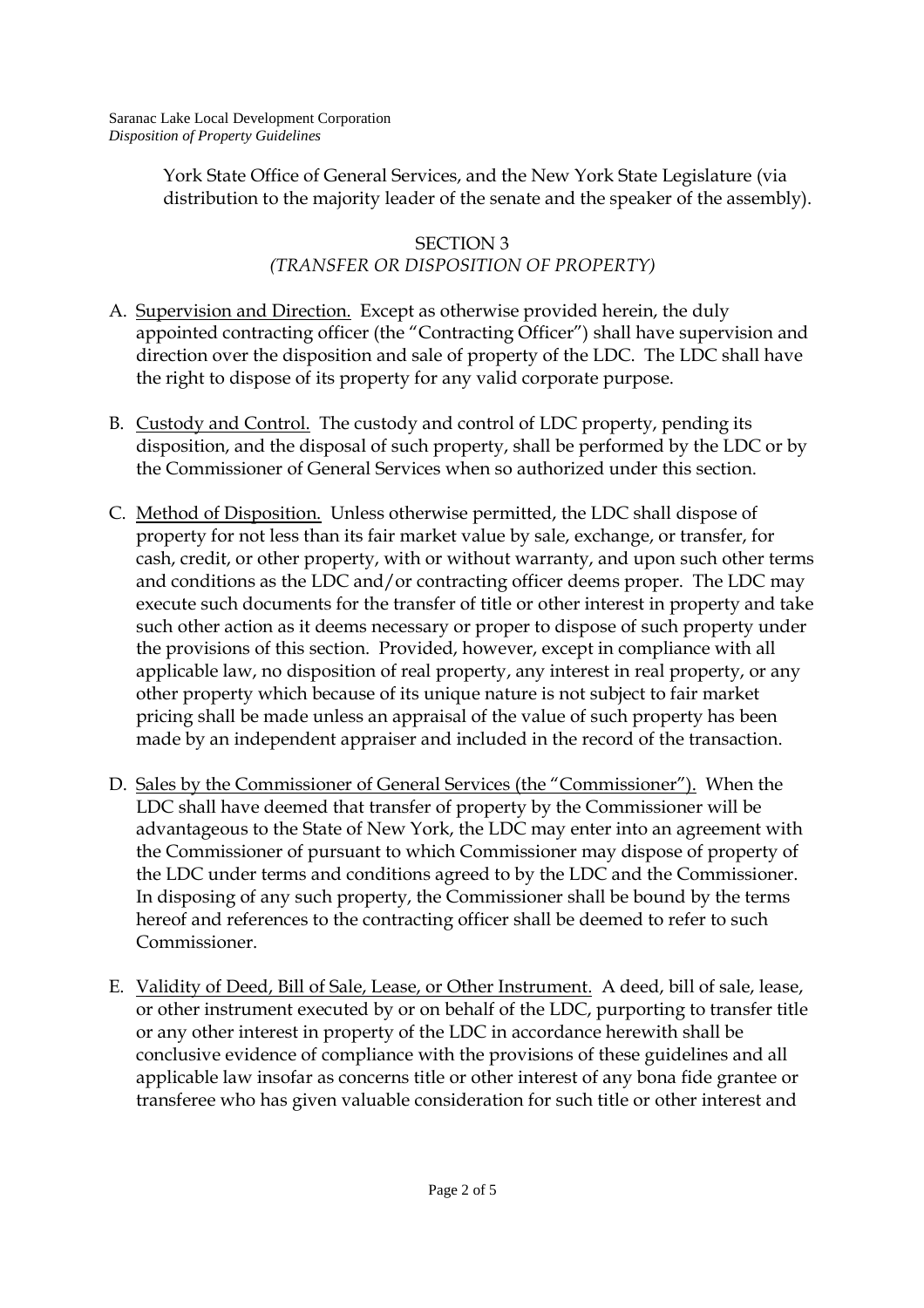has not received actual or constructive notice of lack of such compliance prior to the closing.

- F. Bids for Disposal; Advertising; Procedure; Disposal by Negotiation; Explanatory Statement.
	- (i) Except as permitted by all applicable law, all disposals or contracts for disposal of property made or authorized by the LDC shall be made after publicly advertising for bids except as provided in subsection (iii) of this Section F.
	- (ii) Whenever public advertising for bids is required under subsection (i) of this Section F:
		- (a) the advertisement for bids shall be made at such time prior to the disposal or contract, through such methods, and on such terms and conditions as shall permit full and free competition consistent with the value and nature of the property proposed for disposition;
		- (b) all bids shall be publicly disclosed at the time and place stated in the advertisement; and
		- (c) the award shall be made with reasonable promptness by notice to the responsible bidder whose bid, conforming to the invitation for bids, will be most advantageous to the LDC, price and other factors considered; provided, that all bids may be rejected at the LDC's discretion.
	- (iii) Disposals and contracts for disposal of property may be negotiated or made by public auction without regard to subsections (i) and (ii) of this Section F but subject to obtaining such competition as is feasible under the circumstances, and in the case of items (a) through (d) below, obtaining fair market value, if:
		- (a) the personal property involved is of a nature and quantity which, if disposed of under subsections (i) and (ii) of this Section F, would adversely affect the state or local market for such property, and the estimated fair market value of such property and other satisfactory terms of disposal can be obtained by negotiation;
		- (b) the fair market value of the property does not exceed fifteen thousand dollars (\$15,000.00);
		- (c) bid prices after advertising therefore are not reasonable, either as to all or some part of the property, or have not been independently arrived at in open competition;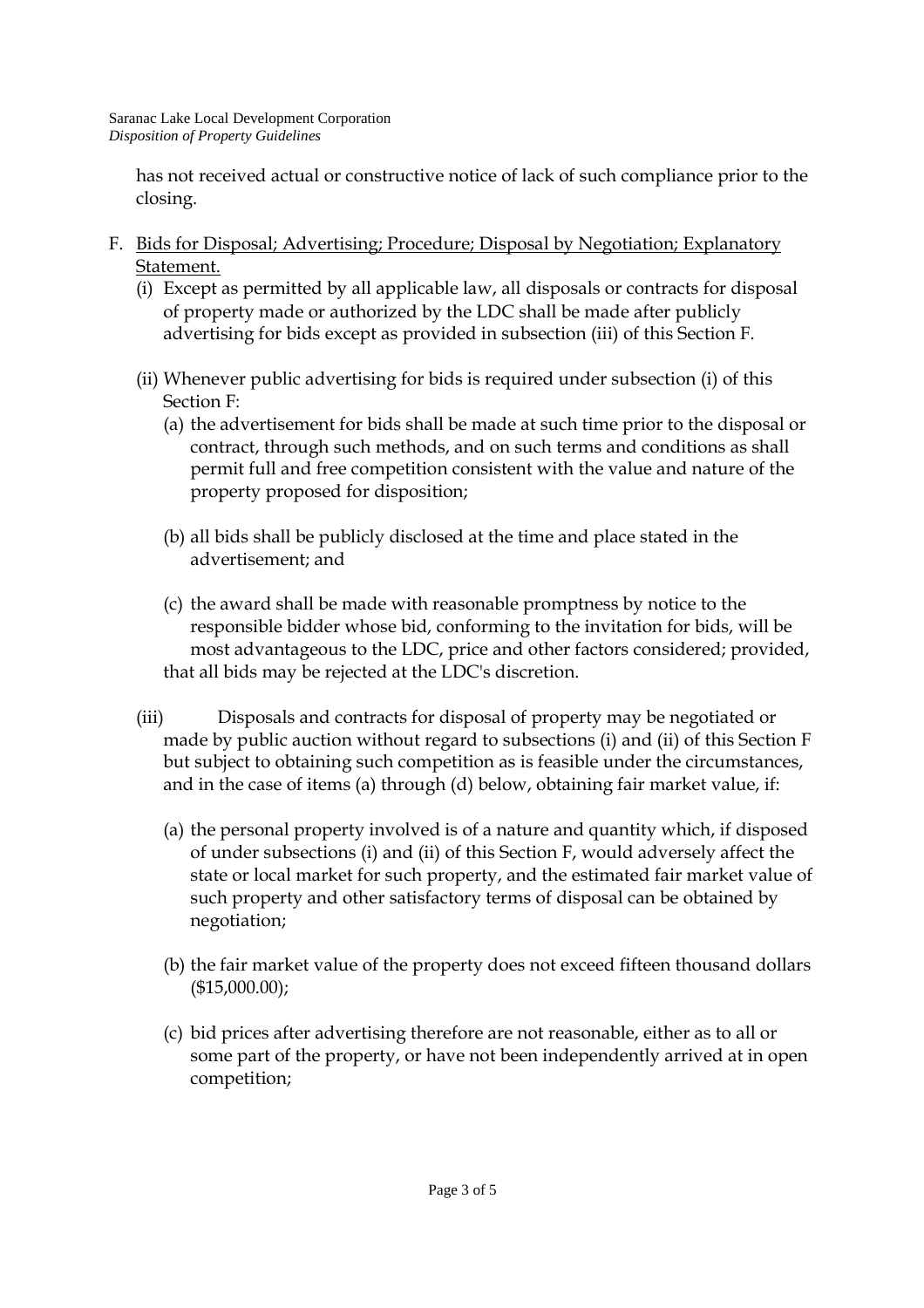- (d) the disposal will be to the state or any political subdivision, and the estimated fair market value of the property and other satisfactory terms of disposal are obtained by negotiation;
- (e) the disposal is for an amount less than the estimated fair market value of the property, the terms of such disposal are obtained by public auction or negotiation, the disposal of the property is intended to further the public health, safety or welfare or an economic development interest of the LDC, the state or a political subdivision (to include but not limited to, relieving and reducing unemployment; promoting and providing additional and maximum employment, improving and maintaining job opportunities, attracting new industry, retaining existing industries and lessening the burdens of government), the purpose and the terms of such disposal are documented in writing and approved by resolution of the board of the LDC; or

Before approving the disposal of any property for less than fair market value, the board of the LDC shall consider the information described in paragraphs F(3)(a)-(d) herein and make a written determination that there is no reasonable alternative to the proposed below market transfer that would achieve the same purpose of such transfer.

- (f) such action is otherwise authorized by law.
- (iv) (a) An explanatory statement shall be prepared of the circumstances of each disposal by negotiation of:
	- 1. any personal property which has an estimated fair market value in excess of fifteen thousand dollars (\$15,000.00);
	- 2. any real property that has an estimated fair market value in excess of one hundred thousand dollars (\$100,000.00), except that any real property disposed of by lease or exchange shall only be subject to clauses (3) through (5) of this subparagraph;
	- 3. any real property disposed of by lease for a term of five years or less, if the estimated fair annual rent is in excess of one hundred thousand dollars (\$100,000.00) for any of such years;
	- 4. any real property disposed of by lease for a term of more than five (5) years, if the total estimated rent over the term of the lease is in excess of one hundred thousand dollars (\$100,000.00); or
	- 5. any real property or real and related personal property disposed of by exchange, regardless of value, or any property any part of the consideration for which is real property.
	- (b) Each such statement shall be transmitted to the persons entitled to receive copies of the report required under all applicable law not less than ninety (90)